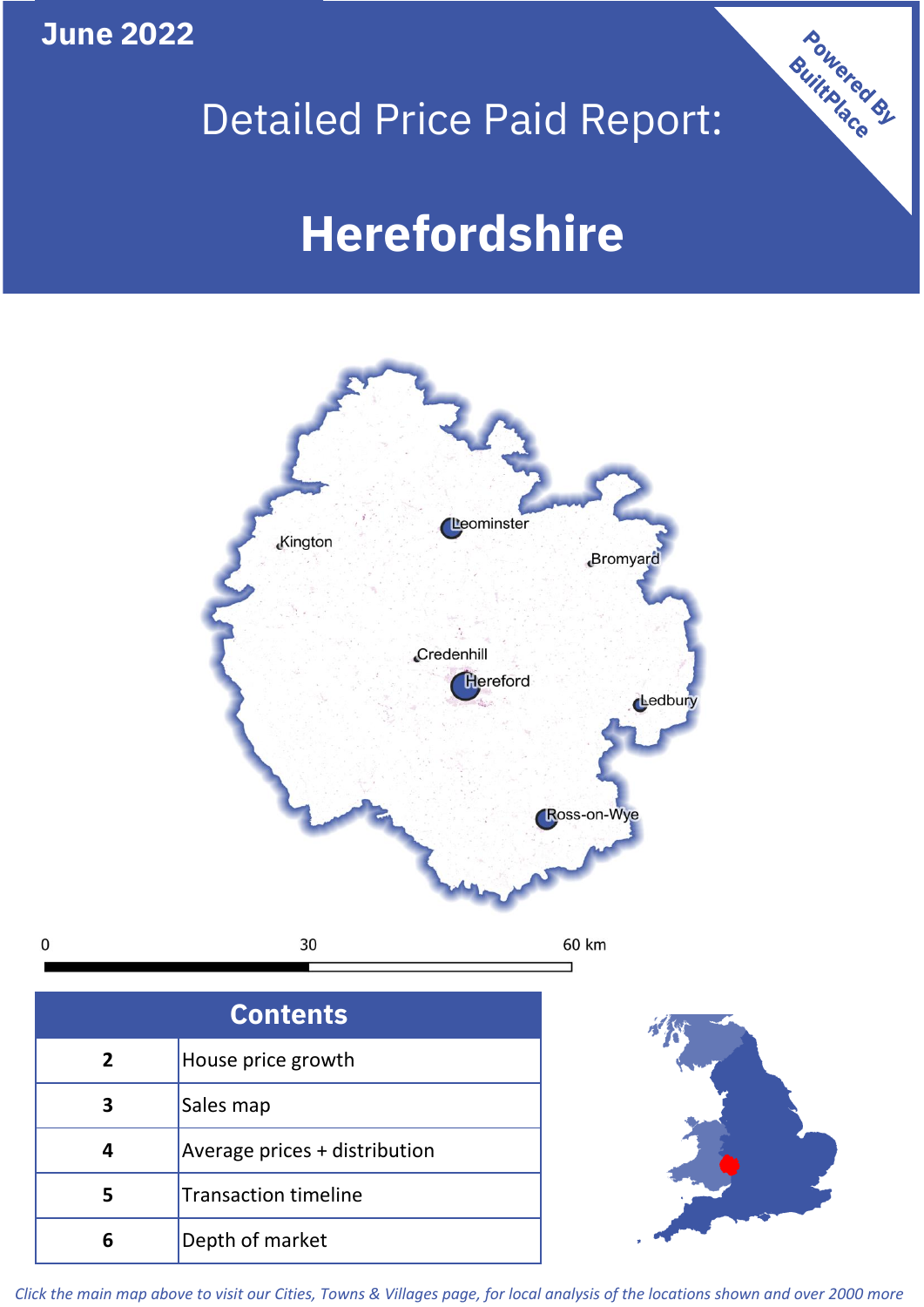### **Headline Data**

|                     | <b>Current level</b> | 3 month  | <b>Annual</b> | 5 year  | 10 year |
|---------------------|----------------------|----------|---------------|---------|---------|
| <b>House prices</b> | £303,936             | 5.9%     | 16.3%         | 38.0%   | 61.8%   |
| <b>Transactions</b> | 3,004                | $-11.9%$ | 17.0%         | $-1.5%$ | 42.7%   |

# **House Price Growth (April 2022 data)**

#### *Annual Change in House Prices*



House prices in Herefordshire grew by 16.3% in the 12 months to April 2022 (based on 3-month smoothed data). By comparison national house prices grew by 10.7% and prices in the West Midlands grew by 10.9% over the same period.

Herefordshire house prices are now 43.4% above their previous peak in 2007, compared to +45.8% for the West Midlands and +52.9% across England.



#### *Year-To-Date Change in House Prices, December to April*

Local prices have grown by 7.9% in 2022 so far, compared to a fall of 0.6% over the same period last year.

#### *Source: OS OpenData; UK House Price Index (Contains HM Land Registry data © Crown copyright)*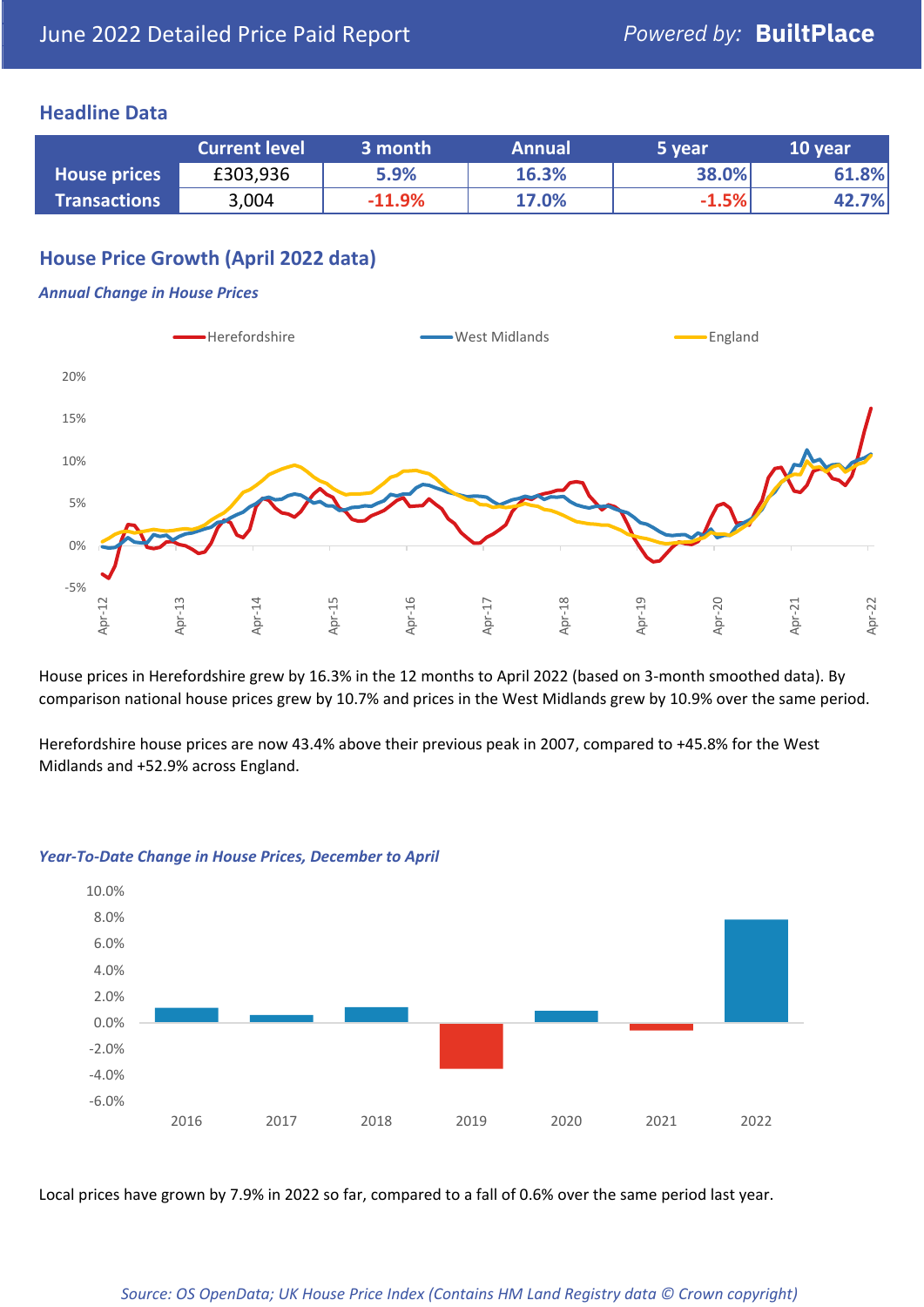# **House Price Map**

*12 months to April 2022*



*Each point is one postcode, coloured by the average value relative to all sales in this local authority (price bands are LA-specific quintiles).*

# **Map Key**

| Min      |
|----------|
| Up to    |
| £178,000 |
| £232,000 |
| £297,000 |
| £410,000 |
|          |

| Min      | <b>Max</b> |                            |
|----------|------------|----------------------------|
| Up to    | £178,000   | 1st quintile / lowest 20%  |
| £178,000 | £232,000   | 2nd quintile               |
| £232,000 | £297,000   | 3rd quintile               |
| £297,000 | £410,000   | 4th quintile               |
| £410,000 | and over   | 5th quintile / highest 20% |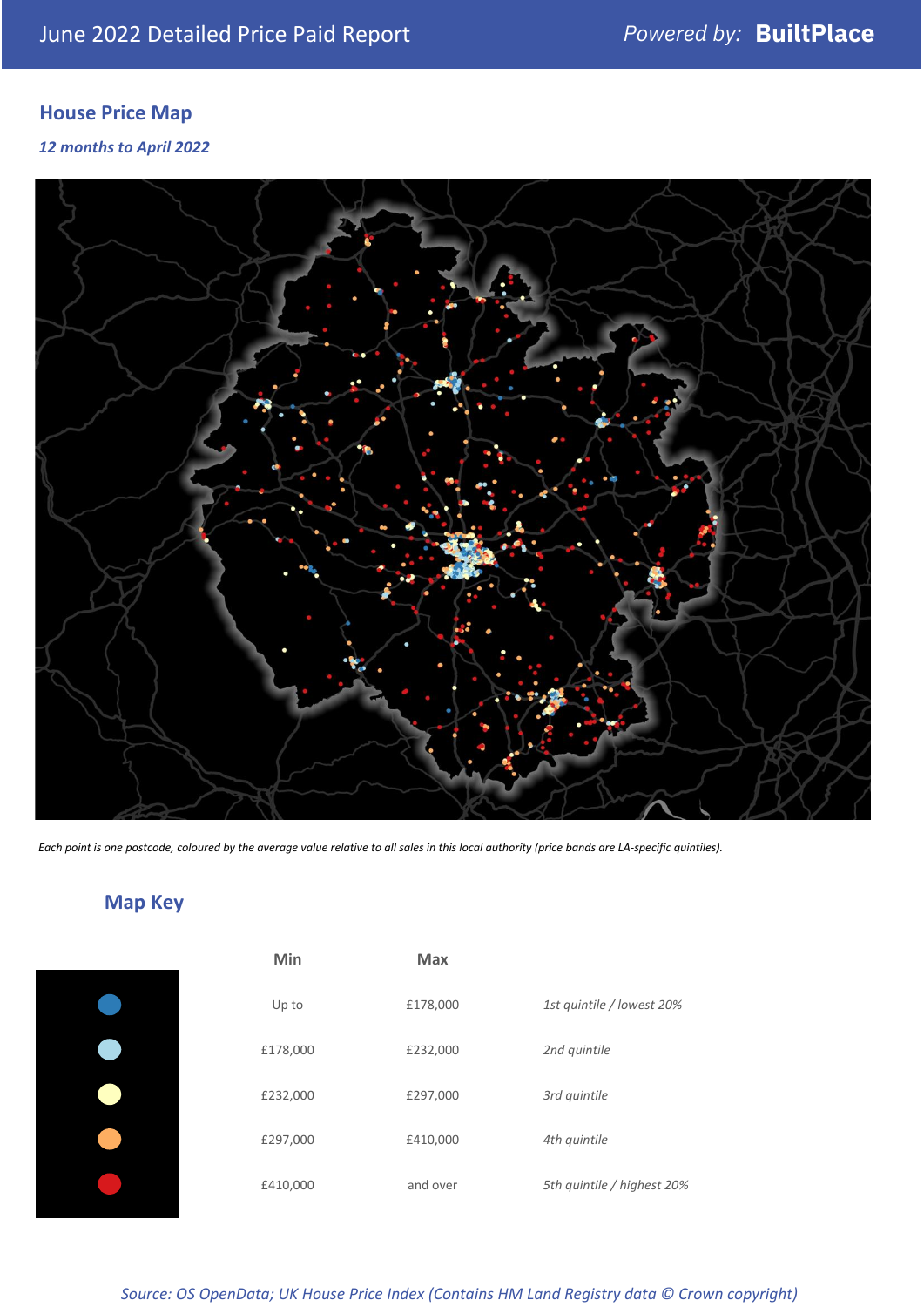# **Average House Price by Property Type**

#### *12 months to April 2022*



|                 | <b>New</b>           | <b>Second hand</b> |  |  |
|-----------------|----------------------|--------------------|--|--|
| <b>Flat</b>     | No recorded<br>sales | £149,066           |  |  |
| <b>Terraced</b> | £147,047             | £206,530           |  |  |
| Semi-detached   | £251,826             | £258,035           |  |  |
| <b>Detached</b> | £401,166             | £424,699           |  |  |

## **House Price Distribution by Year**

*All properties, by price band and calendar year (2020 = year to date)*

|                    | 1997 | 2002 | 2007 | 2012 | 2017 | 2019 | 2020 |
|--------------------|------|------|------|------|------|------|------|
| <b>Under £100k</b> | 81%  | 42%  | 6%   | 7%   | 5%   | 3%   | 3%   |
| £100-200k          | 18%  | 42%  | 50%  | 51%  | 40%  | 26%  | 23%  |
| E200-300k          | 1%   | 11%  | 26%  | 25%  | 30%  | 32%  | 37%  |
| £300-400k          | 0%   | 3%   | 11%  | 10%  | 15%  | 19%  | 16%  |
| £400-500k          | 0%   | 1%   | 5%   | 4%   | 6%   | 9%   | 8%   |
| <b>£500k-1m</b>    | 0%   | 0%   | 2%   | 2%   | 4%   | 11%  | 11%  |
| £1-2m              | 0%   | 0%   | 0%   | 0%   | 0%   | 1%   | 1%   |
| <b>Over £2m</b>    | 0%   | 0%   | 0%   | 0%   | 0%   | 0%   | 0%   |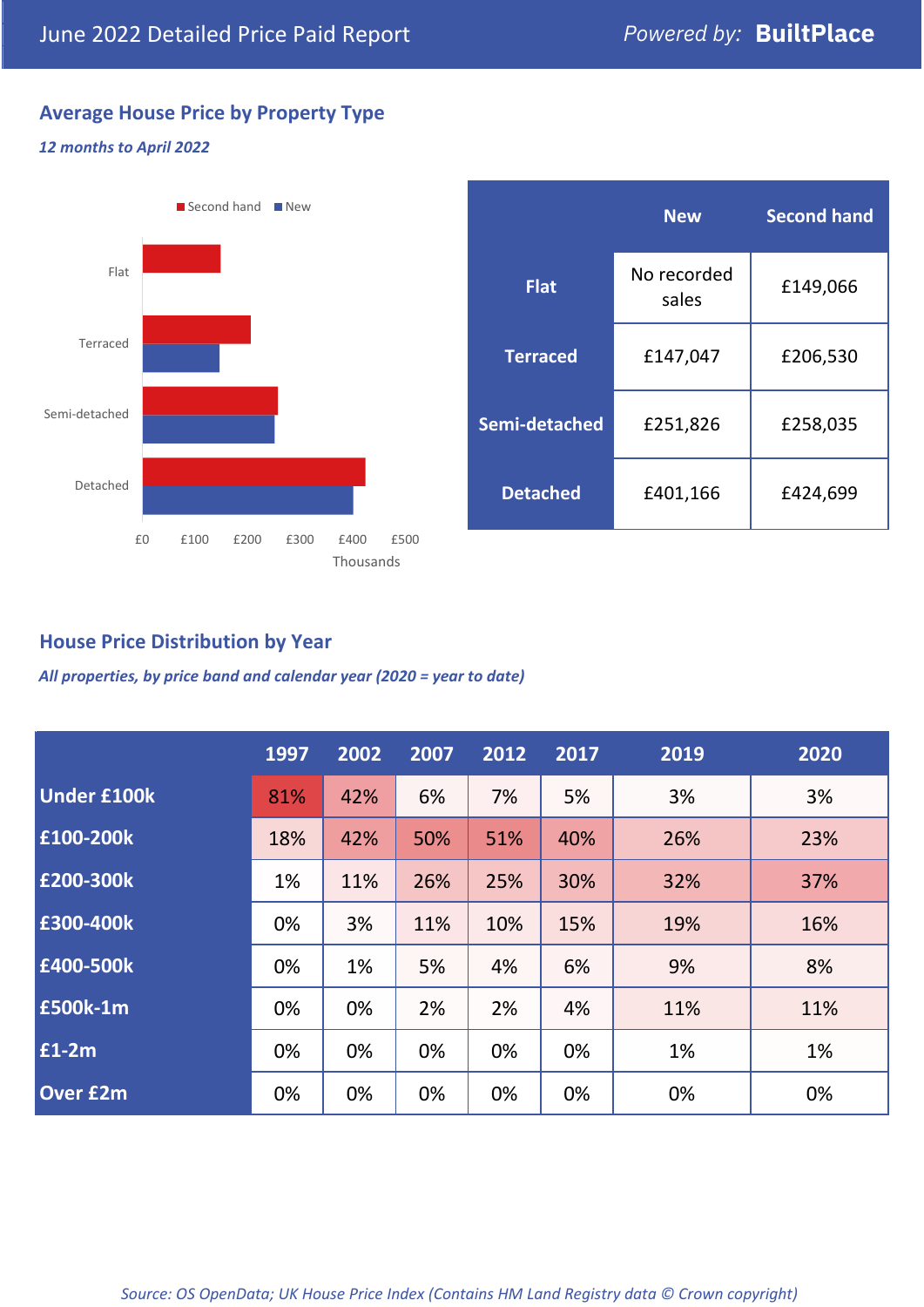## **Transactions (February 2022 data)**

*Annual Transactions, Indexed (2001-05 average = 100)*



There were 3,004 transactions in Herefordshire during the 12 months to February 2022. This is 79% of the average from 2001-05 and suggests activity is below pre-downturn levels.

Transactions in Herefordshire have grown by 1.9% since 2014, compared to changes of -4.1% for West Midlands and - 7.7% for England.



#### *Cash and New Build Sales as % of Total, by Year*

*Note: The data on this page EXCLUDES transactions identified as transfers under a power of sale/repossessions, buy-to-lets (where they can be identified by a mortgage), and transfers to non-private individuals - i.e. it comprises only Land Registry 'A' data.*